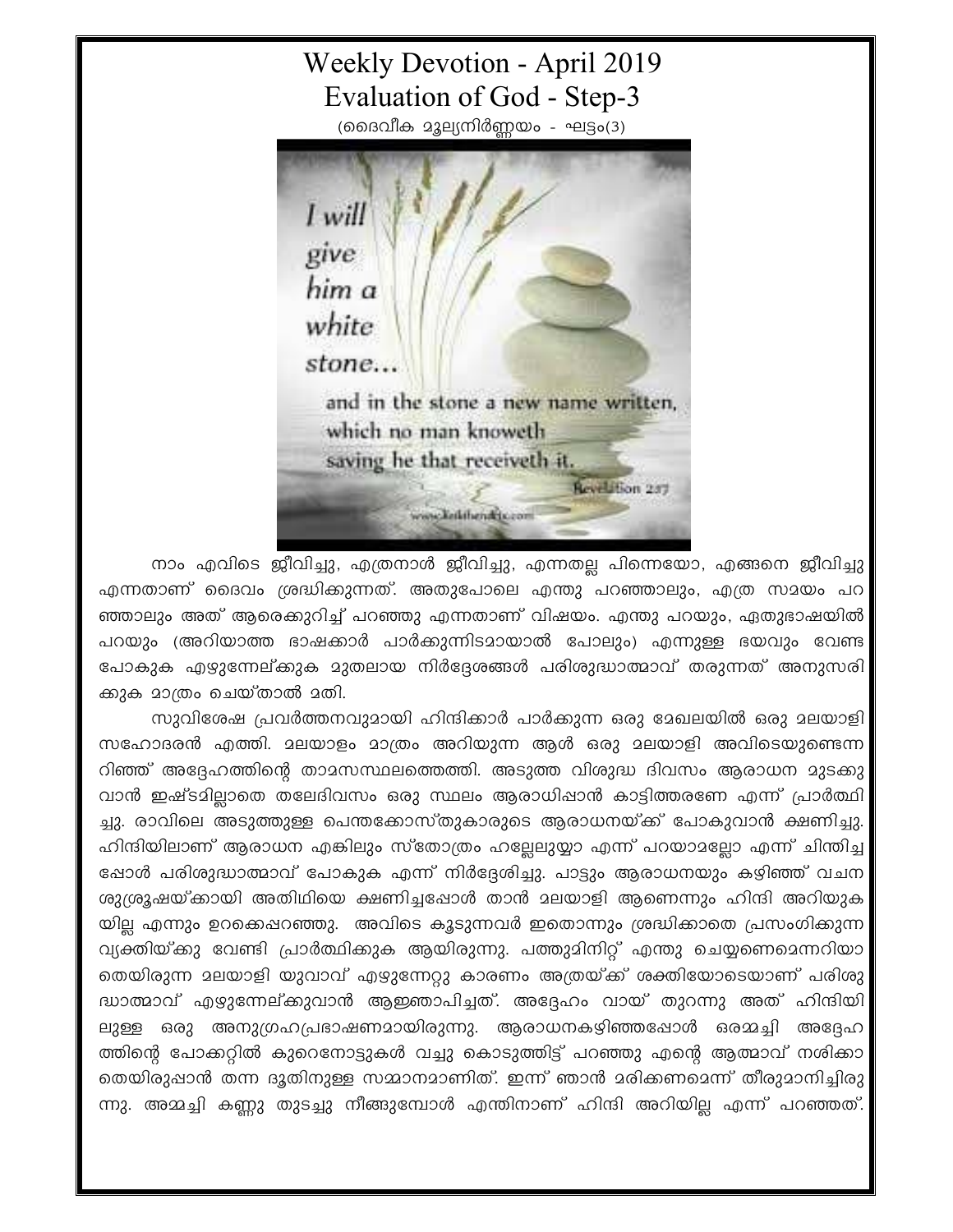പിന്നീട് പലരും അതേ ചോദ്യം ചോദിച്ചു. കത്തൃദിവസം തന്നെ എഴുന്നേല്ക്കുവാൻ അനുവ ദിച്ചതും വായ് തുറപ്പിച്ചതും പരിശുദ്ധാത്മാവാണെന്ന് പറഞ്ഞിട്ടും ആരും വിശ്വസിച്ചില്ല, എന്നാൽ ഈ സംഭവം അദ്ദേഹത്തിന്റെ വിശ്വാസം വർദ്ധിഷിക്കുകയും സുവിശേഷവേല യ്ക്കായി തന്നെ തന്നെ ദൈവമുമ്പാകെ സമർഷിക്കുകയും ചെയ്യുവാൻ കാരണമായി തീർന്നു.

മൂല്യനിർണ്ണയത്തിന്റെ മൂന്നാംഘട്ടത്തിന് വിധേയമായത് പെർഗ്ഗമൊസ് സഭയാണ്. ഈ പട്ടണത്തെ സാത്താന്റെ സിംഹാസനം ഉള്ളേടം എന്ന് എഴുതിയിരിക്കുന്നു. കൈസറുടെ പ്രതിമ സ്ഥാപിച്ചാരാധിക്കുന്ന ക്ഷേത്രം,സർവ്വസൗഖ്യദായകനായി കരുതുന്ന അക്ലിഷിയാ സിന്റെ ദേവാലയം രക്ഷിതാവെന്ന് കരുതുന്ന സേയൂസിന്റെ ദേവാലയവും ഉള്ള സ്ഥലമാക യാലാവും സാത്താന്റെ സിംഹാസനം ഉള്ള പ്രദേശം എന്ന് ചിത്രീകരിച്ചത്. കൂടാതെ ദൈവ ത്തിന്റെ വിശ്വസ്തരെ കൊല്ലുന്ന ഇടവുമാണ് ഈ പട്ടണമെന്ന് അന്തിഷാസ് എന്ന കർത്താ വിന്റെ വിശ്വസ്ത സാക്ഷിയുടെ കൊലനടത്തിയതിൽ നിന്നും മനസ്സിലാക്കാം. (യേശുവിനു വേണ്ടി വിശ്വസ്തരായി നില്കുന്നവരെ തന്റെ തന്നെ സ്ഥാനഷേർ നൽകി മാനിക്കുവാൻ കർത്താവ് വിശ്വസ്തനാകയാലാണ് അന്തിഷാസിനെ വിശ്വസ്തസാക്ഷി എന്ന് രേഖപ്പെടുത്തി യിരിക്കുന്നത്.

ഇപ്രകാരമുള്ള ഒരു ദേശത്ത് വസിക്കുന്നവരെ മൂല്യനിർണ്ണയം നടത്തുന്ന ഗുരു ഇരുവാ യ്ത്തലയുള്ള വാളോടുകൂടിയവനാണ്. റോമാ ഗവൺമെന്റിന്റെ തെറ്റായ പഠിപ്പിക്കലുകൾ അതിജീവിഷാൻ ദൈവവചനമാകുന്ന ഇരുവായ്ത്തലയുള്ള വാളാണ് ആവശ്യം. ഏതു സാഹ ചര്യത്തിൽ ജീവിക്കേണ്ടി വന്നാലും ക്രിസ്തുവിന്റെ നാമം മുറുകെ പിടിക്കുക എന്ന പെർഗ്ഗ മൊസ് സഭയുടെ ചിന്ത അവരെ ജയാളികളായി പ്രഖ്യാപിക്കുവാൻ ഗുരുവിന് അവസരം ലഭി ച്ചു. എല്ലാ നാമത്തിനും മേലായനാമം, ശ്രേഷ്ഠനാമം, പകർന്നതൈലം പോലുള്ള നാമം ഈ നാമം മുറുകെ പിടിച്ചാൽ ഇയാളിയ്ക്കു ലഭിക്കുന്ന നന്മകൾ നമുക്ക് ലഭ്യമാക്കുന്നു. പ്രതികൂല സാഹചര്യങ്ങൾ വഴിമാറിയാത്രചെയ്യുവാൻ പ്രേരിഷിച്ചാലും കർത്താവിന്റെ നാമം മുറുകെപിടി ക്കുവാൻ ധൈര്യം കാണിക്കുന്നവർക്ക് പാപമോചനവും വീണ്ടെടുപ്പുമുണ്ട്.(ലൂക്കോ:24:47) കർത്താവിന്റെ നാമത്തിൽ രോഗസൗഖ്യമുണ്ട് (Acts:4:10) ജീവനുള്ളതും ഉയർത്തുന്നതുമായ ഈ നാമംമുറുകെ പിടിച്ച് ജയാളികളാകുവാൻ ദൈവം നമ്മെയും സഹായിക്കട്ടെ.

എന്നാൽ മൂല്യനിർണ്ണയത്തിൽ തോൽവി സംഭവിക്കത്തക്ക ചിലകാര്യങ്ങൾ പെർഗ്ഗമൊസ് സഭയിലും കണ്ടെത്തുകയുണ്ടായി. വ്യക്തിപരമായ നേട്ടത്തിനും, സാമ്പത്തിക ലാഭത്തിനും വേണ്ടി അസന്മാർഗ്ഗികതയിലേക്കും. ലൗകീകതയിലേക്കും ജനത്തെ നയിക്കുന്ന ബീലെയാമ്യ ഉപദേശകരും, നിക്കലോവ്യ ഉപദേശകരും അവിടെയുള്ളതാണ്. തോൽവിയിലേക്ക് നയിച്ചത്. പെർഗ്ഗമൊസ് സഭയിലും ചിലർ ഈ ഉപദേശങ്ങളിൽ വീണ് ദൈവത്തോട് പാപം ചെയ്തു. അവർക്ക് മാനസാന്തരപ്പെടുവാൻ കർത്താവ് സമയം നൽകും അല്ലാഞ്ഞാൽ തന്റെ വായിലെ വാളുകൊണ്ട് പോരാടുമെന്ന് മുന്നറിയിഷ് നൽകുന്നു. ദൈവവചനമാകുന്ന ഇരുവായ്ത്തല യുള്ളവാൾ, അത് സാത്താനോട് പോരാടുന്ന ആത്മാവിന്റെ വാളാണ്, Read എബ്രാ:(4:12). എഫേ:(6:17).

ജയാളികൾക്ക് 'മറഞ്ഞിരിക്കുന്ന മന്നാ' പ്രതിഫലമായി നൽകുന്നു. ദൈവവചനമാ കുന്ന മന്നയിൽ മറഞ്ഞിരിക്കുന്ന ക്രിസ്തു നമ്മുടെ അവകാശമാകട്ടെ. രണ്ടാമതായി വെള്ള ക്കല്ലും ലഭിക്കുന്നവനല്ലാതെ ആരും അറിയാത്തതും, ആ കല്ലിന്മേൽ എഴുതിയിരിക്കുന്നതു <u>ായ പുതിയപേരും ലഭ്യ</u>ാാക്കുന്നു. ന്യായവിധി നടത്തുന്ന ജഡ്ജി കുറ്റക്കാരെന്ന് കണ്ടെത്തു ന്നവർക്ക് കറുത്തകല്ലിൽ പേർ എഴുതി നൽകുകയും അവന് ശിക്ഷാവിധി ലഭിക്കുകയും ചെയ്യുന്നു. എന്നാൽ നീതിമാനെന്ന് കണ്ടെത്തുന്നവന് വെള്ളക്കല്ലിൽ, ലഭിക്കുന്നവനല്ലാതെ ആർക്കും അറിയുവാൻ കഴിയാത്ത പുതിയപേരും ലഭിയ്ക്കുന്നു. നാം സഭയായി ഈ സമ്മാ